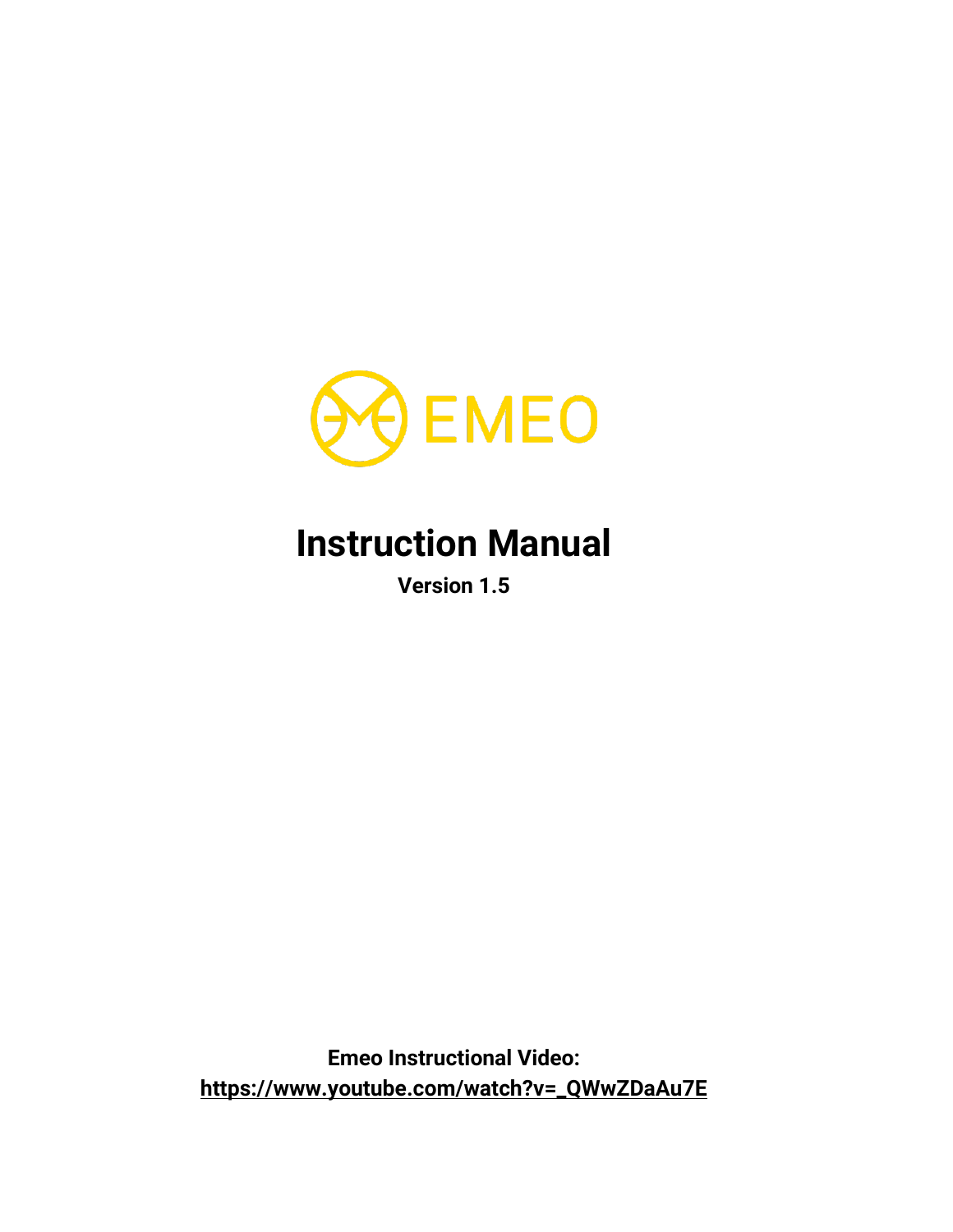## <span id="page-1-0"></span>**Index**

| <b>Introduction</b>         |                                                                 |
|-----------------------------|-----------------------------------------------------------------|
| 1.1                         | Welcome                                                         |
| 1.2                         | <b>Technical Support and Guarantee</b>                          |
| 1.3                         | <b>Unpacking the Emeo</b>                                       |
| <b>Instructions for use</b> |                                                                 |
| 2.1                         | Diagram A - Bottom Cap                                          |
|                             | Diagram B - Necks and<br><b>Mouthpieces</b>                     |
|                             | Diagram C - Top of Emeo                                         |
|                             | Diagram D- Front of the Emeo                                    |
|                             | Diagram E - Rear of the Emeo                                    |
| 2.2                         | <b>Getting Started</b>                                          |
| 2.3                         | <b>Powering on the Emeo</b>                                     |
| 2.4                         | <b>Connect the Emeo via data cable</b>                          |
| 2.5                         | <b>Connect the Emeo via MIDI-BLE</b><br>(Bluetooth)             |
| 2.6                         | <b>Playing with different mouthpieces</b>                       |
| 2.7                         | <b>Changing necks</b>                                           |
| 2.8                         | Saliva and moisture                                             |
| 2.9                         | <b>Controlling the Emeo</b>                                     |
| 2.10                        | <b>Changing Key</b>                                             |
| 2.11                        | <b>Changing Range</b>                                           |
| 2.12                        | <b>Changing the Resistance of the</b><br><b>Wind Controller</b> |
| 2.13                        | <b>Playing without blowing</b>                                  |
| 2.14                        | <b>Switching MIDI channels</b>                                  |
| 2.15                        | <b>Switching off the Emeo</b>                                   |
| 2.16                        | <b>Battery Indication</b>                                       |
| 2.17                        | <b>Resetting the wind controller</b><br>sensor                  |
| <b>Using Respiro Sounds</b> |                                                                 |
| 3.1                         | <b>About Respiro sounds</b>                                     |
| 3.2                         | <b>How to install and use Respiro</b>                           |
| <b>Troubleshooting</b>      |                                                                 |
| 4.1                         | Performing a hard reset                                         |
| 4.2                         | <b>Solving other issues</b>                                     |
| <b>Caring for your Emeo</b> |                                                                 |
| 5.1                         | How to look after your Emeo                                     |
| 5.2                         | How to lay your Emeo down                                       |
|                             |                                                                 |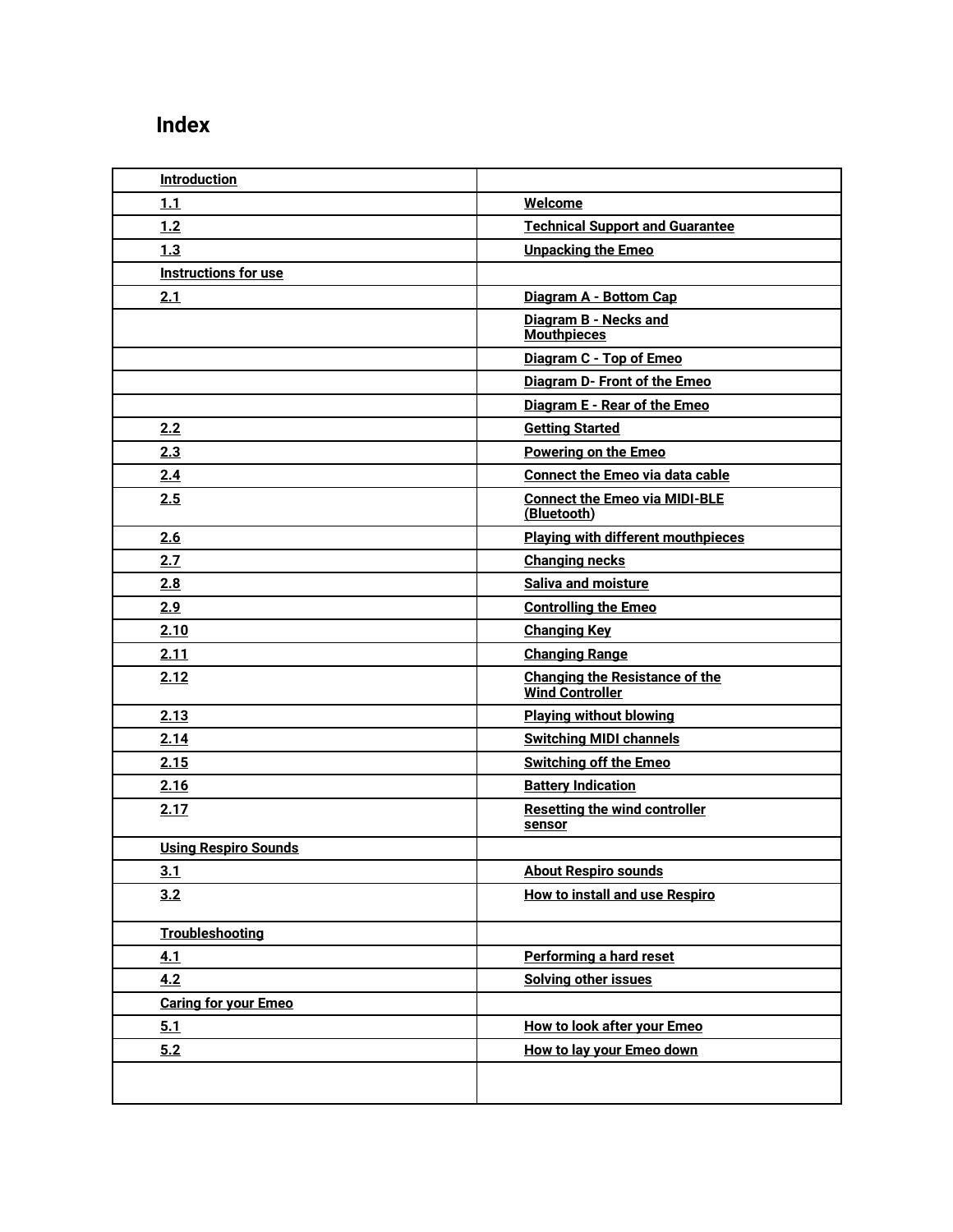#### <span id="page-2-0"></span>**Introduction**

#### <span id="page-2-1"></span>**1.1 Welcome**

**[**[index](#page-1-0)**]**

The Emeo is a digital practice horn for saxophone players, designed by a team of professional musicians and technical experts. It is a MIDI wind controller intended to be as close as possible to a conventional saxophone, allowing you to advance your playing without limitations.

The Emeo does not have onboard sounds, you must use it with a DAW application, such as Imoxplus' [Respiro,](#page-18-1) which is included with the Emeo.

This instruction manual explains how to use the Emeo and how to get the best out of it. It also explains how to care for your Emeo and what to do in the unlikely event that something goes wrong.

We will regularly update this instruction manual. You can download the latest version on [https://www.emeomusic.com.](https://www.emeomusic.com/)

#### **The accompanying video to this document can be found here: [https://www.youtube.com/watch?v=\\_QWwZDaAu7E](https://www.youtube.com/watch?v=_QWwZDaAu7E)**

#### <span id="page-2-2"></span>**1.2 Technical Support and Guarantee**

**[**[index](#page-1-0)**]**

Your satisfaction with the Emeo is of utmost importance to us.

We perform careful quality control, including calibration and testing of all the Emeo's mechanics and electronics before shipping.

Your Emeo is a professional instrument, please keep it away from children.

In the unlikely event you encounter a problem with your Emeo, please refer in the first instance to our [troubleshooting guide.](#page-19-1)

If this does not solve your problem, you can contact us at [support@emeomusic.com.](mailto:support@emeomusic.com)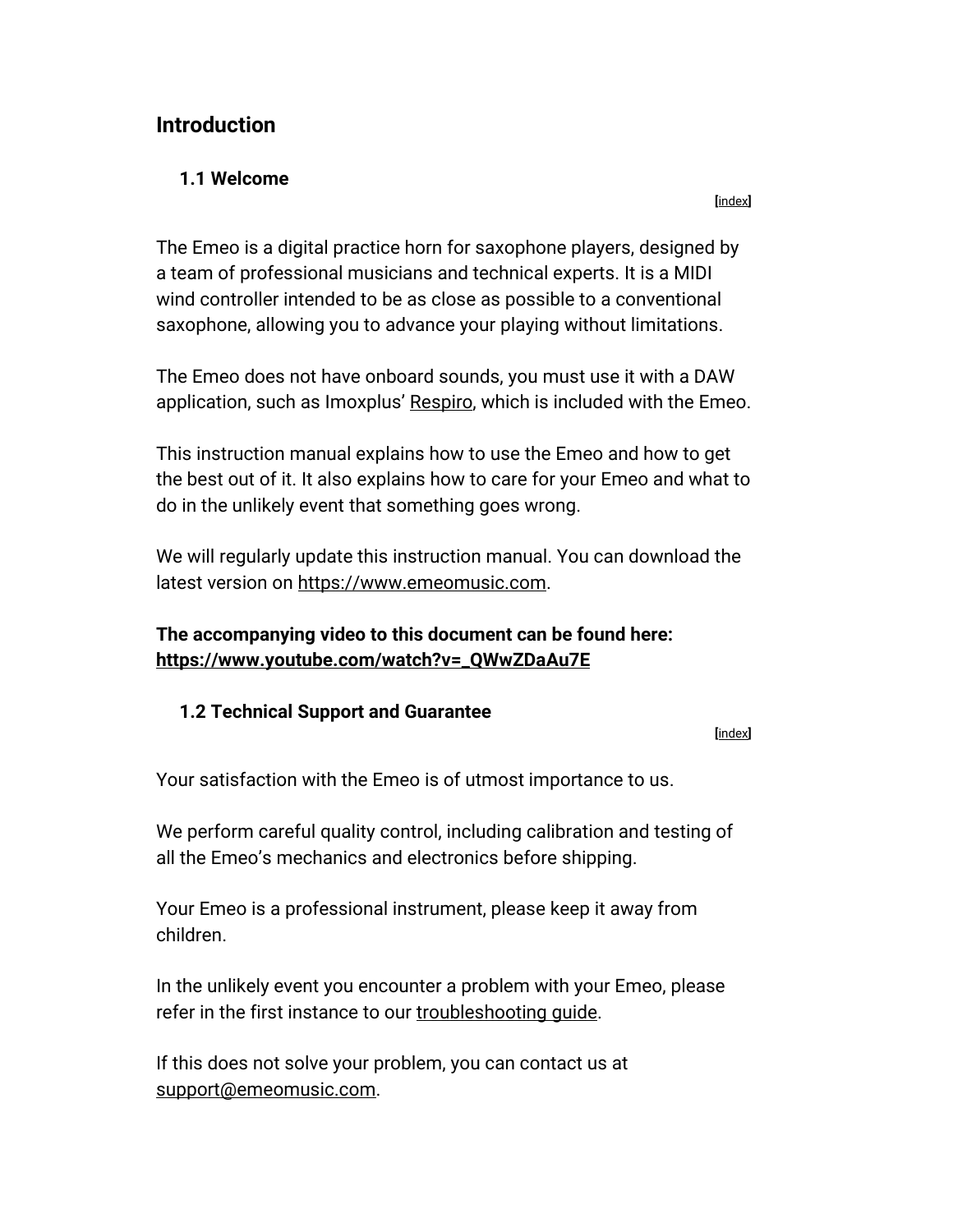Your Emeo is guaranteed for one year from the date of delivery. The guarantee covers all repairs due to malfunctioning of the unit, excluding physical damage, or other damage due to wrong usage.

**Do not remove either the upper cap which is sealed with the Allen screw** [\(see diagram C, no.3\)](#page-7-0) **nor the lower cap** [\(see Diagram A\)](#page-5-0) **nor in any way alter any part of the mechanism of the Emeo as this will interfere with the functioning of the instrument.**

The expected lifetime of the Emeo's battery is 3 - 5 years. In cases where the rechargeable battery needs to be replaced, please contact us at [support@emeomusic.com.](mailto:suport@emeomusic.com) **Do not try to change the battery yourself.**

In cases where an instrument is faulty, we will arrange the pick-up and return to us. The costs will be covered by Emeo. We will provide an estimated repair time and do our best to return your Emeo to you in full working condition. In such cases, the guarantee period will be restarted after successful repair or replacement.

Your Emeo has an internal computer which runs on firmware. Any updates to the firmware will be free and announced via our newsletter and downloadable via our website [www.emeomusic.com.](http://www.emeomusic.com/)

#### <span id="page-3-0"></span>**1.3 Unpacking the Emeo**

**[**[index](#page-1-0)**]**

Your Emeo comes with the following:

- ●Protective case, with single and double shoulder straps.
- ●USB type C cable for USB MIDI connection and charging.
- ●Neck strap
- ●Conventional alto saxophone mouthpiece
- ●Flexible, antibacterial mouthpiece\*
- ●Straight neck (installed)
- ●Curved neck
- ●Cleaning cloth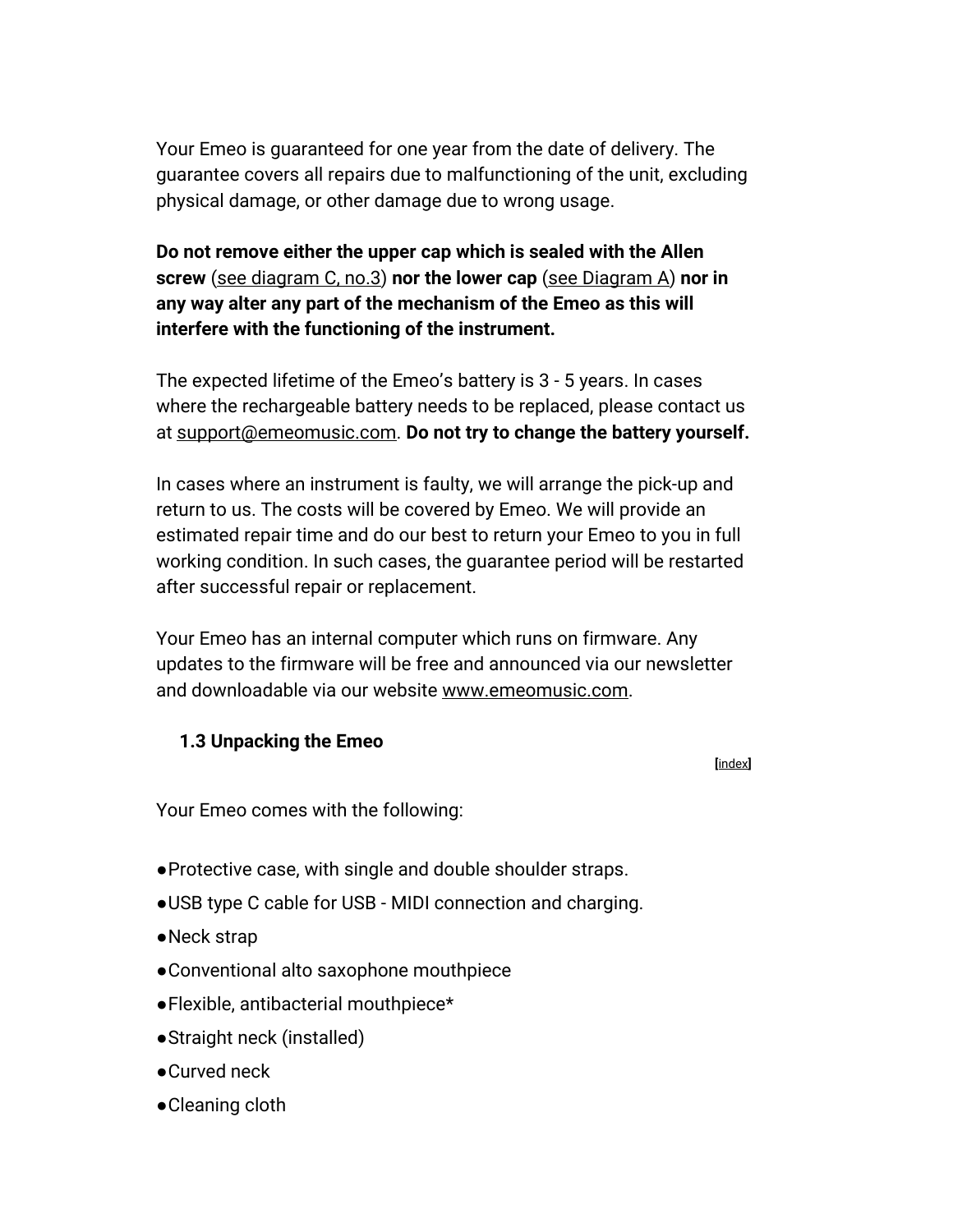- ●Small screwdriver
- ●Certificate of Guarantee

Please check that all these items are present.

\*The purpose of the flexible, antibacterial mouthpiece is to protect teeth while playing in moving vehicles, buses, trains, and airplanes.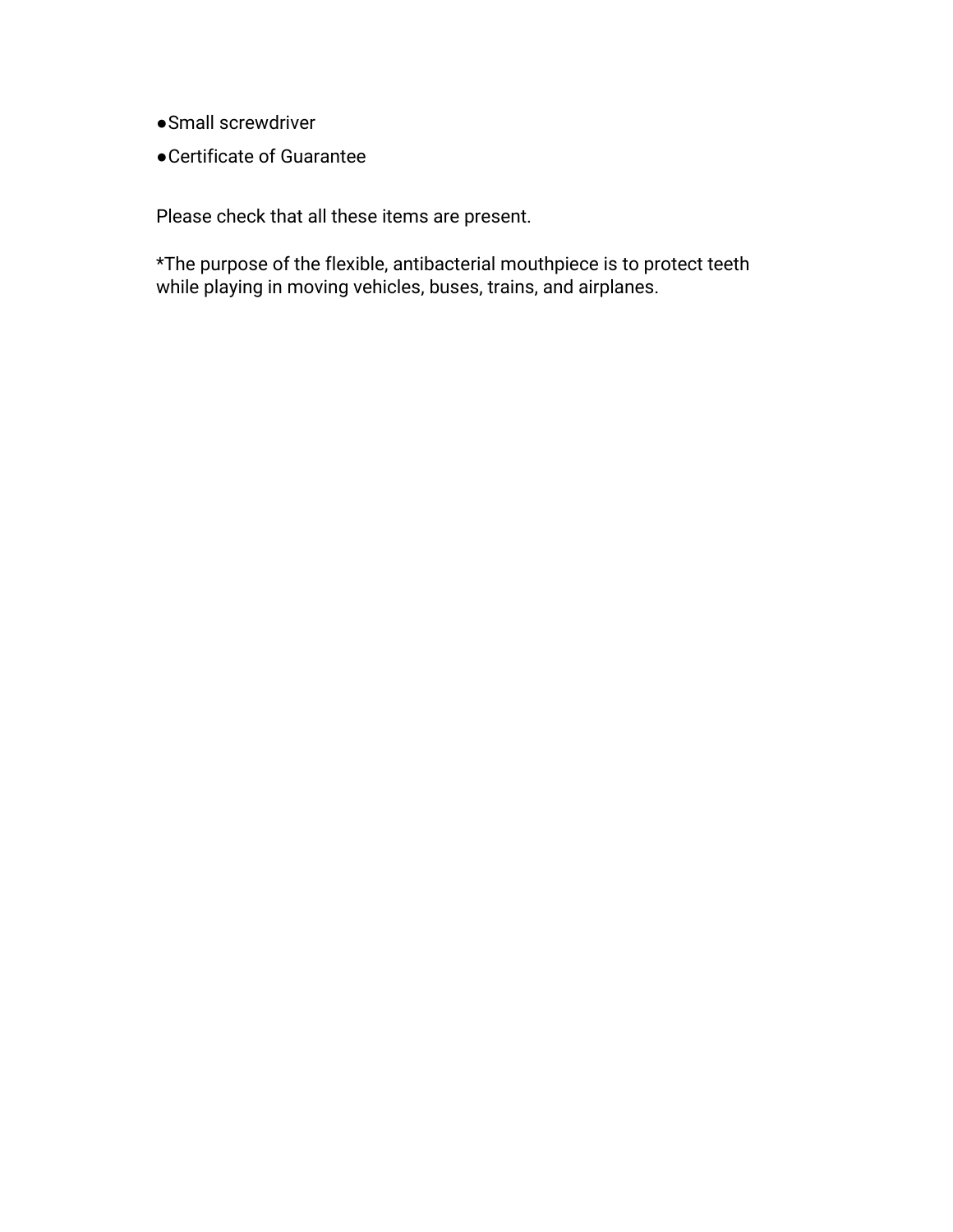## <span id="page-5-0"></span>**Instructions for use 2.1 Diagrams**

**[**[index](#page-1-0)**]** 

# **8 Diagram A - Bottom Cap**

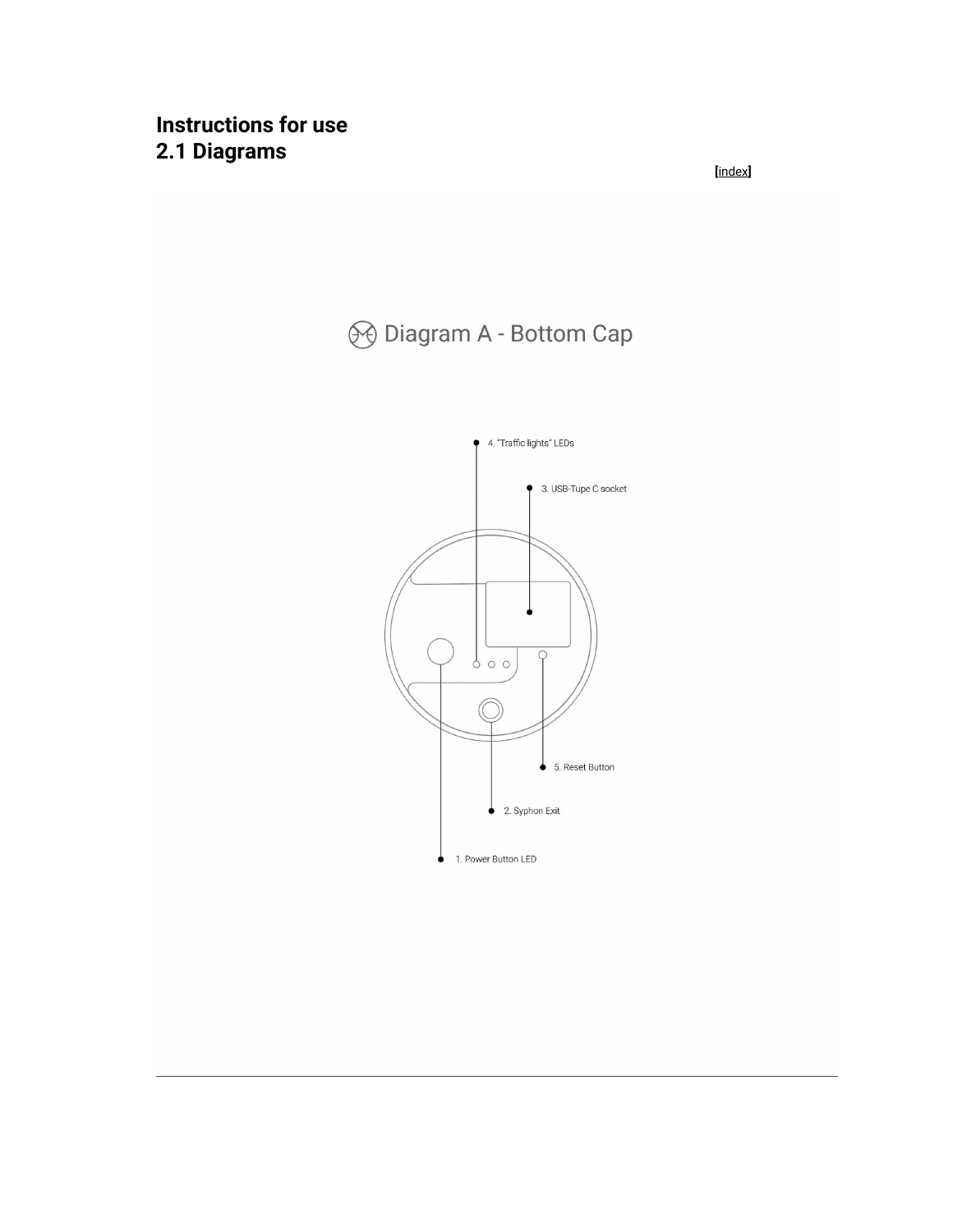<span id="page-6-0"></span>**8 Diagram B - Necks and Mouthpieces** 





3. Flexible antibacterial mouthpiece

4. Standard Alto Mouthpiece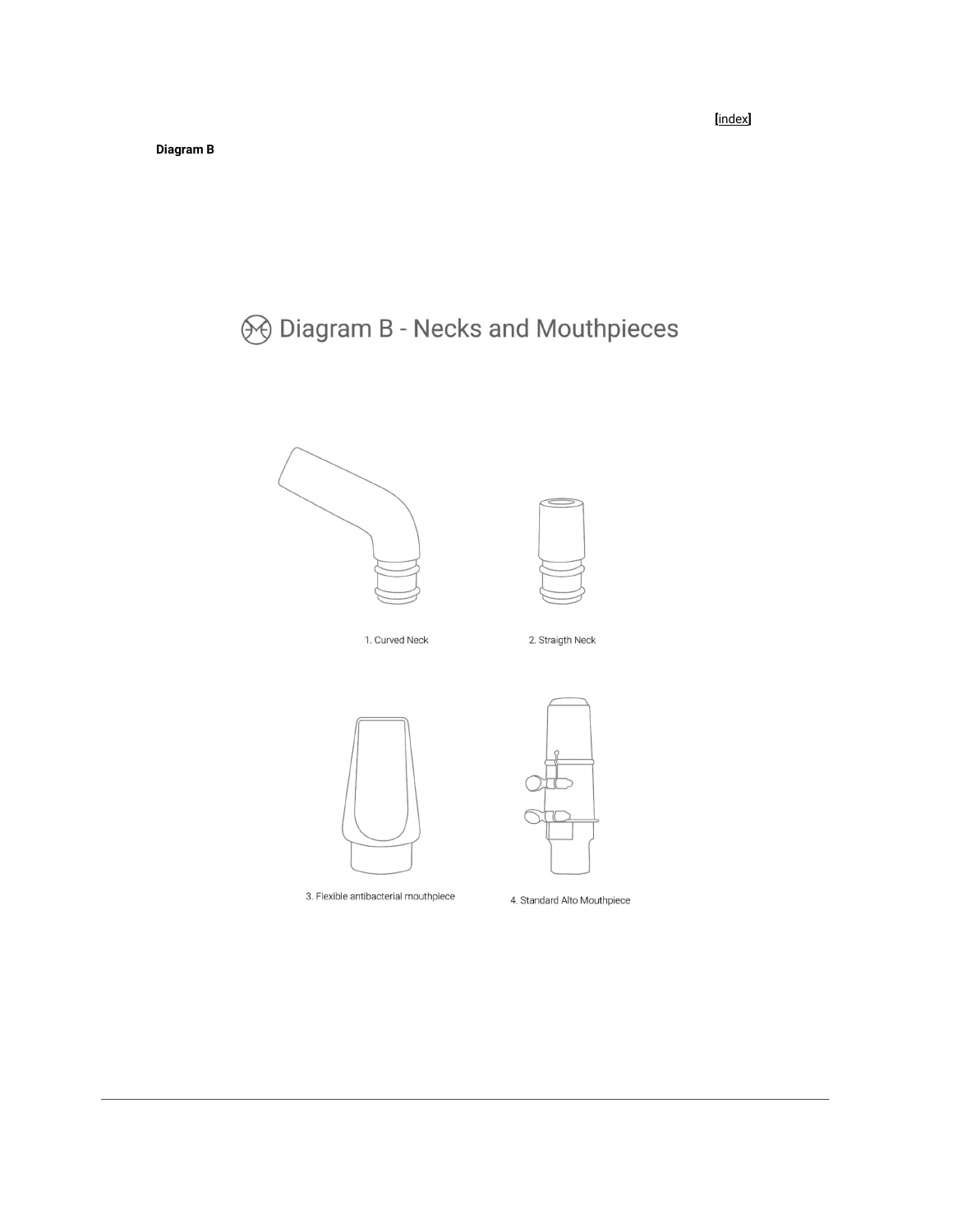# <span id="page-7-0"></span>**8 Diagram C - Top of Emeo**



**[**[index](#page-1-0)**]**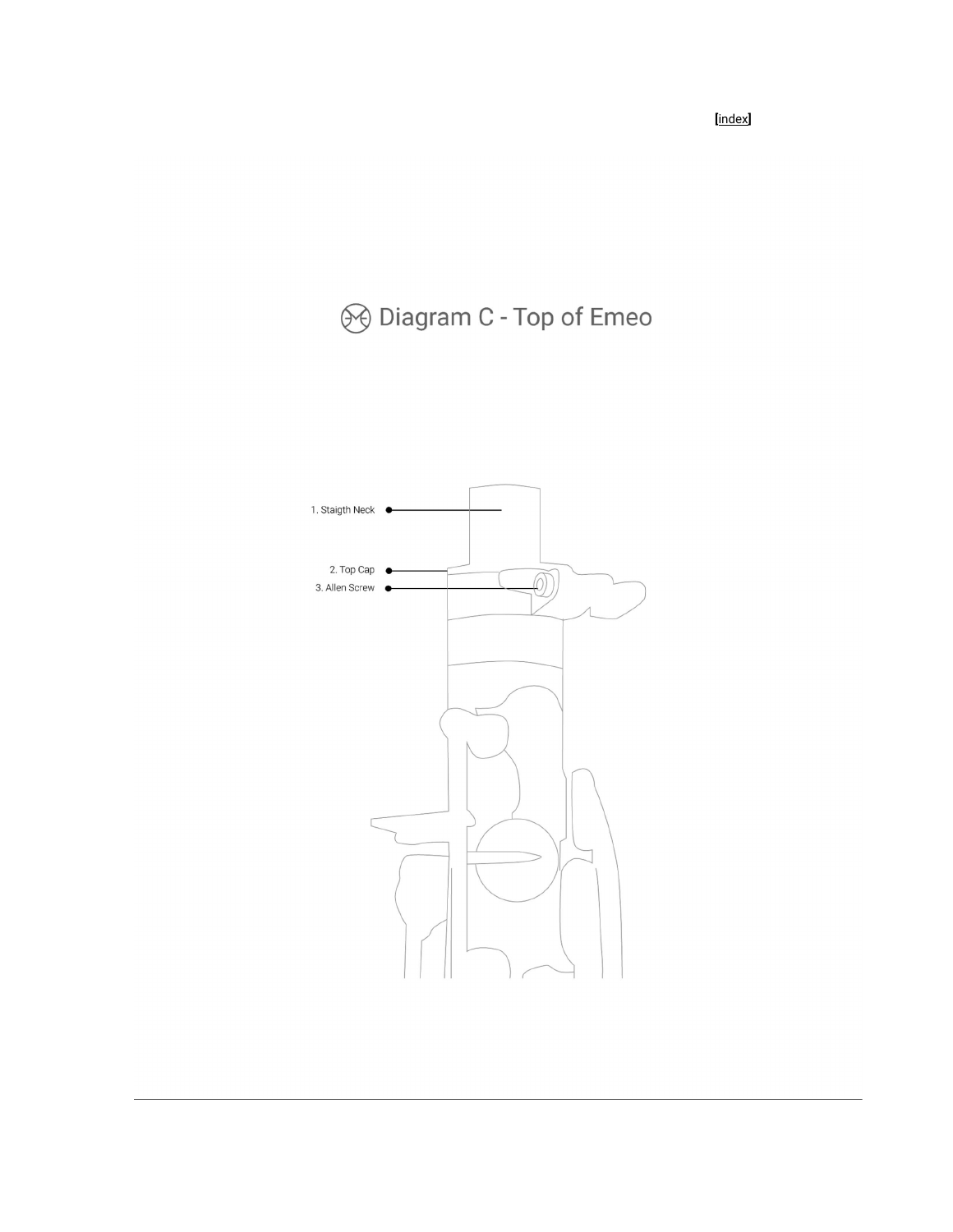#### <span id="page-8-0"></span>[\[index\]](#page-1-0)

Diagram D

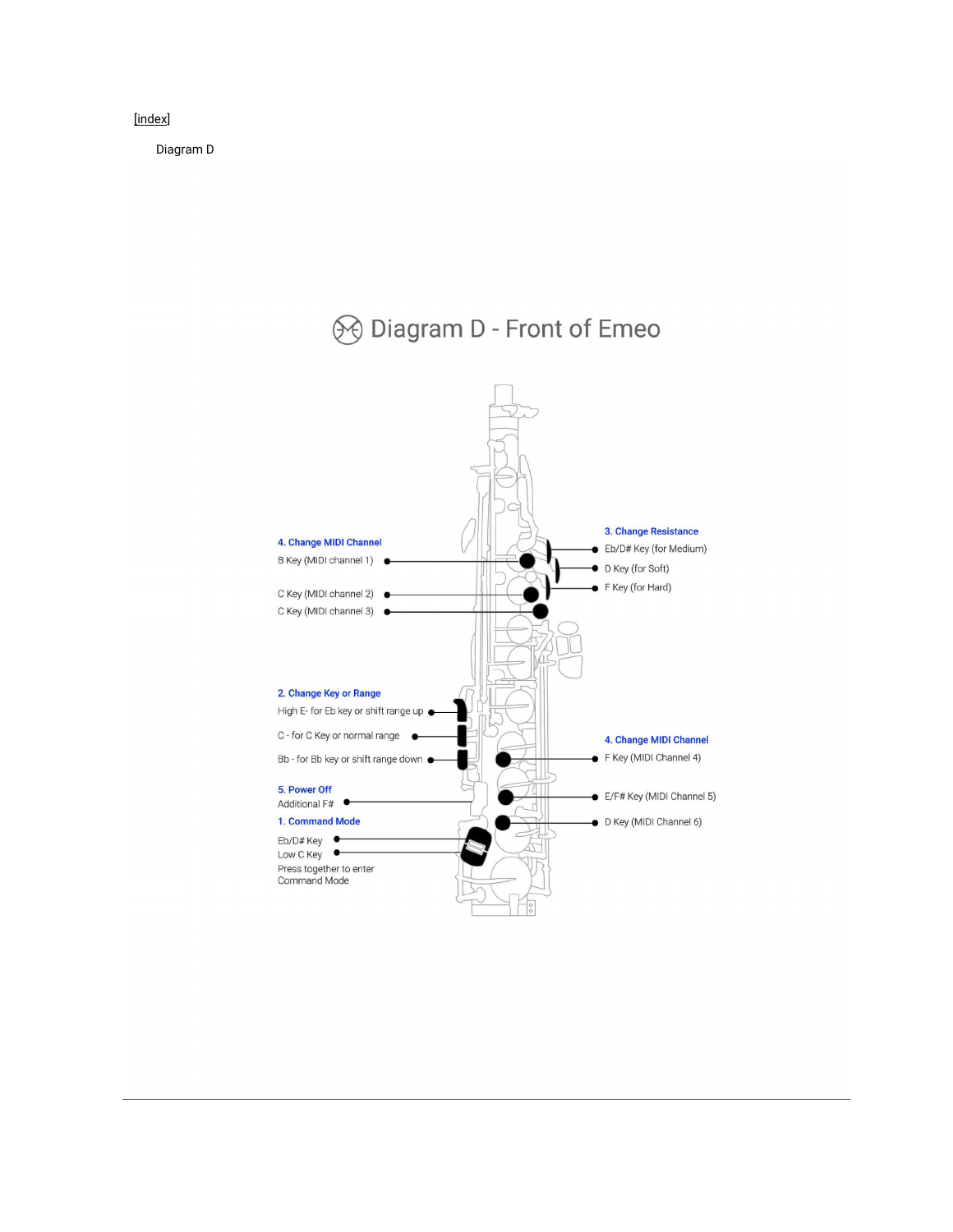# **8** Diagram E - Rear of Emeo 1. Octave Key To Change Range enter<br>Command Mode, then press<br>and hold Octave Key followed<br>by desired Range Key.

#### <span id="page-9-0"></span> **[**[inde](#page-1-0)**[x\]](#page-1-0)**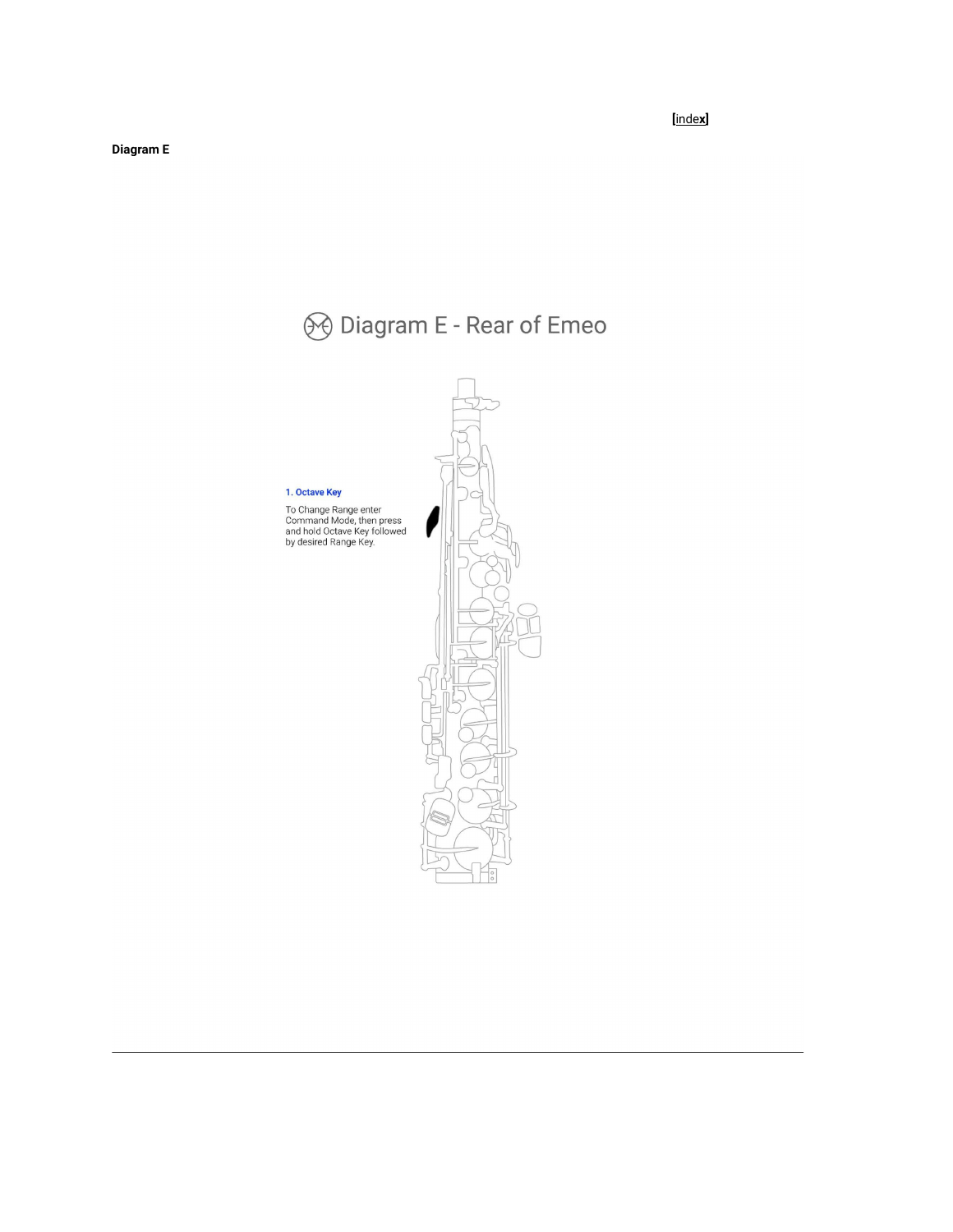#### <span id="page-10-0"></span>**2.2 Getting started**

#### **[**[index](#page-1-0)**]**

#### **Link to Video: [https://youtu.be/\\_QWwZDaAu7E?t=33](https://youtu.be/_QWwZDaAu7E?t=33)**

Please be sure to read the following instructions before using the Emeo.

Your Emeo comes with the battery partly charged. We suggest that in the first instance you charge it up fully, until the Power Button flashes green [\(Diagram A, No.1\)](#page-5-0). You can of course play the Emeo while it is charging.

You can connect the Emeo to a mobile phone, tablet, laptop or desktop computer. The Emeo will work with Apple, Windows and Android devices.

**If the Emeo is your first experience playing a MIDI wind controller, we strongly recommend using the Respiro software included with the Emeo. Respiro works on desktop or laptop computers. Read more about [Respiro.](#page-18-1)**

#### <span id="page-10-1"></span>**2.3 Powering on the Emeo**

#### **Link to Video: [https://youtu.be/\\_QWwZDaAu7E?t=91](https://youtu.be/_QWwZDaAu7E?t=91)**

You will notice that the Emeo has only one button called **the Power Button.** 

The power button is an LED, which is able to change colour, from Green to Red and also to flash. See [Diagram A, No.1](#page-5-0) for the location of the Power Button. Also see entry regarding battery indication, to understand the meaning of each signal.

The Emeo also has three small 'Traffic Light' LEDs next to the main button, which indicate various functions, such as which key you are playing in, what is the state of the battery, and if you are connected via data cable. For location of the Traffic Lights see [diagram A, No. 4.](#page-5-0)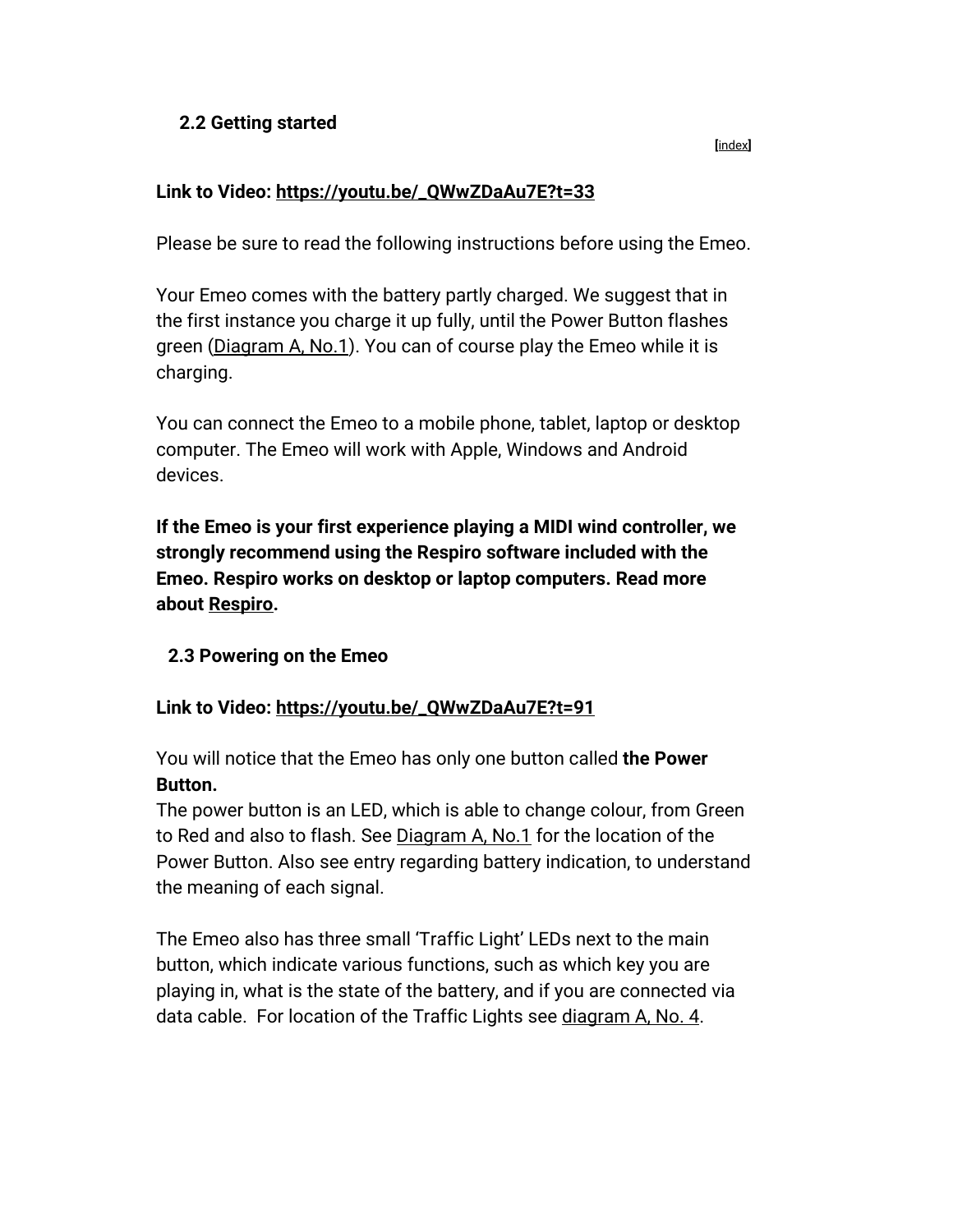To power on the Emeo, press and hold the Power Button for four seconds and then release it. We made the Emeo function this way, so that you do not accidentally turn the instrument on.

Note that if you connect the Emeo to your device via the USB Type C data cable, it turns on automatically.

When you connect to your device via data cable, the traffic lights will show red, amber and green, three times to indicate the connection is made. Please wait five seconds, until the traffic lights have finished making their indication before beginning to play.

#### **2.4 Connect the Emeo via data cable.**

**[**[index](#page-1-0)**]**

#### <span id="page-11-0"></span>**Link to video: [https://youtu.be/\\_QWwZDaAu7E?t=113](https://youtu.be/_QWwZDaAu7E?t=113)**

Use the included USB Type C data cable to connect your device with the Emeo.

Doing so will automatically turn on the Emeo.

When you connect via data cable, the connection name on your device will be **Arduino**. (The Emeo uses Arduino Power.)

Using your chosen DAW application, select the Emeo (remembering that **it will be labelled Arduino**) as your MIDI instrument.

Note that if you first connect to your device via Bluetooth and subsequently connect via the data cable, the Emeo will continue to play via Bluetooth, because Bluetooth is the default connection.

#### <span id="page-11-1"></span>**2.5 Connect the Emeo via MIDI-BLE (Bluetooth) [**[index](#page-1-0)**]**

**Link to video: [https://youtu.be/\\_QWwZDaAu7E?t=142](https://youtu.be/_QWwZDaAu7E?t=142)**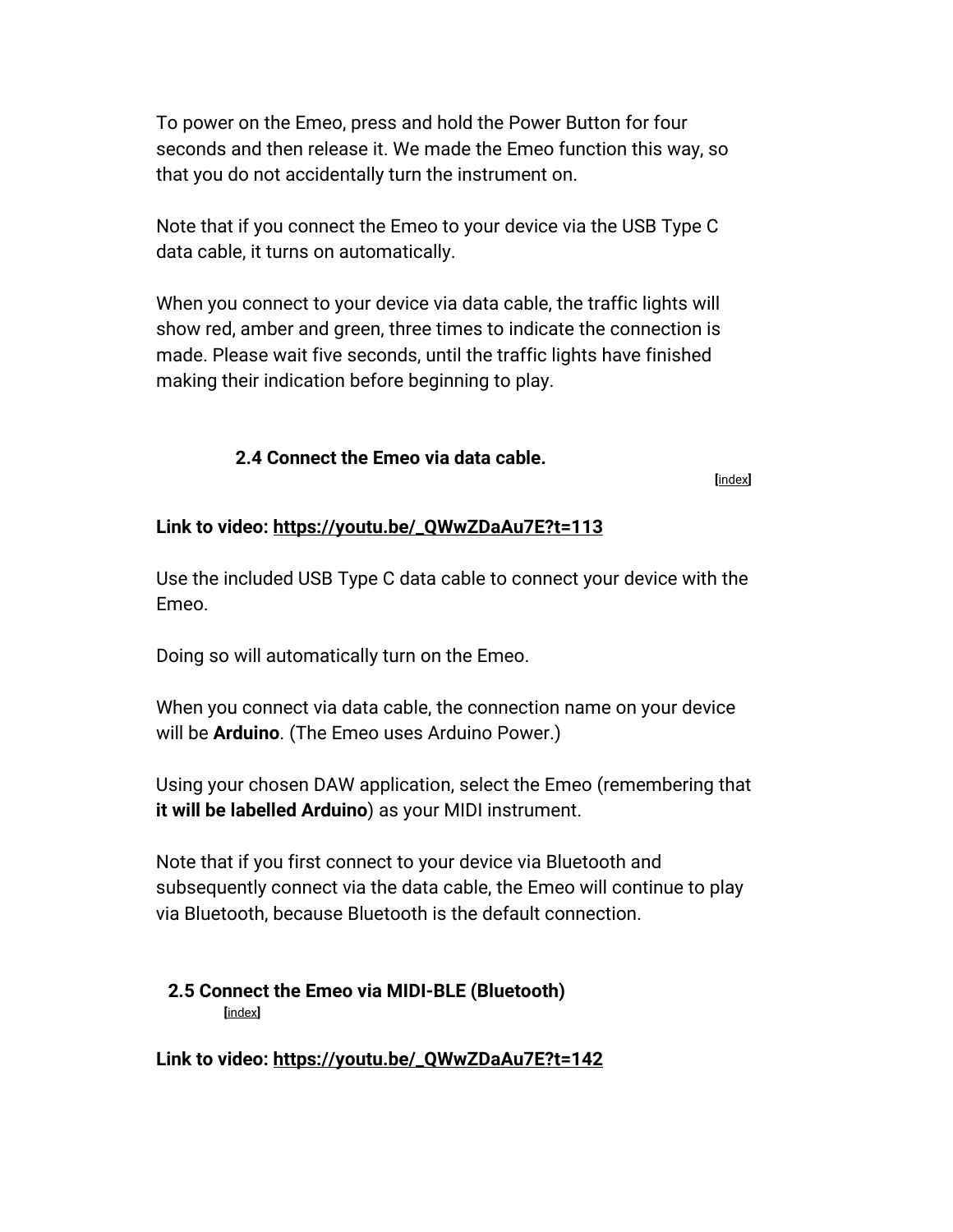You can connect the Emeo to desktop computers, laptops, tablets and smartphones via Bluetooth**. \* Bluetooth Midi Connection is not supported yet on Windows operating system**

First check that the Bluetooth radio on your device is switched on.

When the Emeo is switched on, its Bluetooth radio is always on.

The Emeo connects to your device using the MIDI-BLE protocol.

This means you either need to download and activate an additional free application such as [MIDI BLE Connect](https://play.google.com/store/apps/details?id=com.mobileer.example.midibtlepairing) for Android devices or [Bluetooth](https://apps.apple.com/il/app/bluetooth-midi-connect/id1108321791)  [MIDI Connect](https://apps.apple.com/il/app/bluetooth-midi-connect/id1108321791) for Apple devices. Alternatively, you can also use a DAW app, such as [Garage Band](https://apps.apple.com/us/app/garageband/id408709785) for Apple and others, which allow you to use MIDI-Bluetooth without the need for additional software.

When you open any MIDI-Bluetooth connection app or DAW app, you will see the Emeo in the list of available devices. When you connect via Bluetooth, the connection name on your device will be **Emeo**.

To pair the Emeo with your device, blow through the Emeo and while doing so, select the Emeo where it appears in the list of available Bluetooth-MIDI instruments. You will then be able to play.

#### **2.6 Playing with different mouthpieces**

**[**[index](#page-1-0)**]**

#### <span id="page-12-0"></span>**Link to video: [https://youtu.be/\\_QWwZDaAu7E?t=192](https://youtu.be/_QWwZDaAu7E?t=192)**

The Emeo comes with both a standard alto mouthpiece and a special flexible, antibacterial mouthpiece. [\(See Diagram B, Nos. 3 and 4.\)](#page-6-0)

According to your preference, you can play the Emeo with either of the included mouthpieces, with your own alto mouthpiece and also without any mouthpiece at all, by blowing directly into the top of the instrument.

You can attach and remove mouthpieces in exactly the same way as with a conventional saxophone.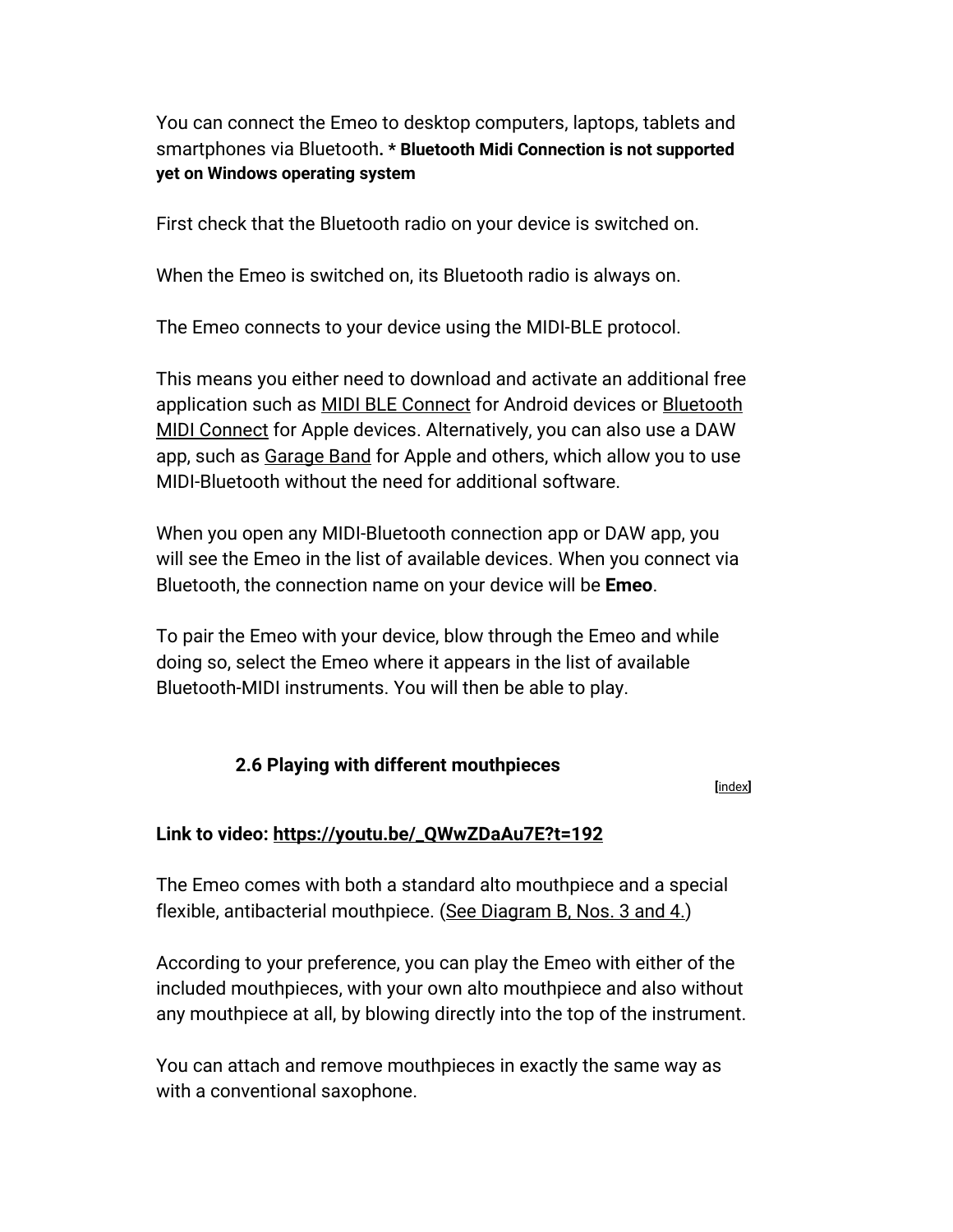The Emeo is constructed so that a conventional mouthpiece will not make a noise of its own when you play.

We suggest that when playing the Emeo in a moving vehicle, you should use the flexible mouthpiece, to keep your teeth safe. (See Diagram B [No. 3.\)](#page-6-0)

#### <span id="page-13-0"></span>**2.7 Changing necks**

#### **Link to video: [https://youtu.be/\\_QWwZDaAu7E?t=230](https://youtu.be/_QWwZDaAu7E?t=230)**

The Emeo comes with a straight neck and a curved neck. [\(See Diagram](#page-6-0)  [B, Nos. 1 and 2.\)](#page-6-0) You can switch these according to your preference. In order to change necks, grip the neck and apply gentle pressure, while turning it, until it pops out. To apply the other neck, gently push it in, while turning it.

#### <span id="page-13-1"></span>**2.8 Saliva and Moisture**

The Emeo has a siphon which causes all saliva and moisture to run down a pipe inside the instrument and to drip out of the Moisture Outlet in the bottom cap. [\(See Diagram A, No. 2.\)](#page-5-0) This means all the Emeo's electronics are kept totally safe.

#### <span id="page-13-2"></span>**2.9 Controlling the Emeo**

**[**[index](#page-1-0)**]**

#### **Link to video: [https://youtu.be/\\_QWwZDaAu7E?t=262](https://youtu.be/_QWwZDaAu7E?t=262)**

The Emeo has two modes: **Play Mode** and **Command Mode**.

You control the Emeo's functions, by entering Command Mode and pressing various combinations of keys on the instrument. For each action you perform, you need to enter Command Mode again.

**[**[index](#page-1-0)**]**

**[**[index](#page-1-0)**]**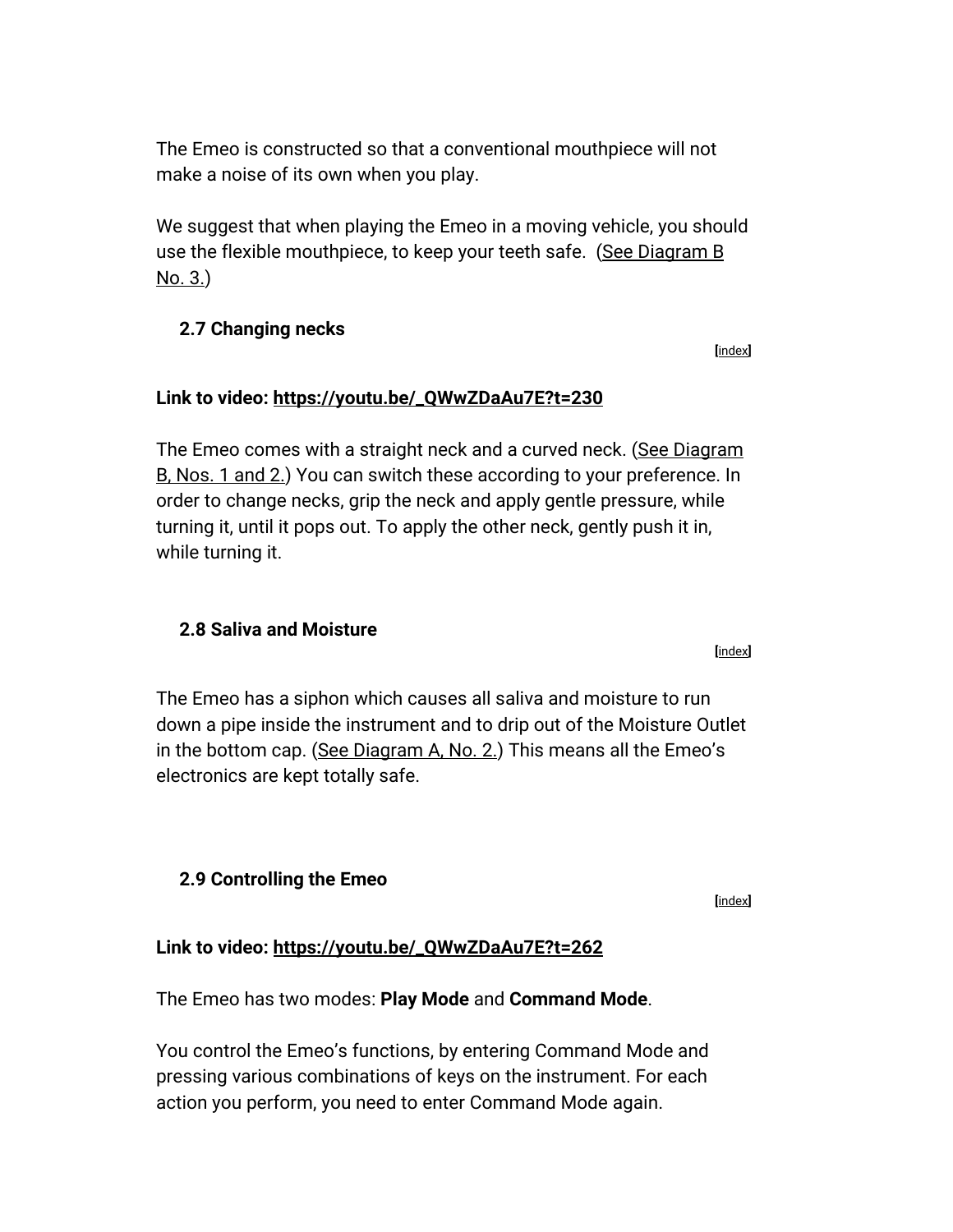To enter Command Mode - press both the D#/Eb and low C keys together with your right hand and blow through the instrument. [\(See](#page-8-0)  [Diagram D, No.1.\)](#page-8-0)

Note that none of the traffic lights are lit when you are in Command Mode.

Note also that when you are in Command Mode and you accidentally press on the wrong key, you will need to re-enter command mode to perform the desired function.

#### <span id="page-14-0"></span>**2.10 Changing Key.**

**[**[index](#page-1-0)**]**

#### **Link to video: [https://youtu.be/\\_QWwZDaAu7E?t=320](https://youtu.be/_QWwZDaAu7E?t=320)**

The Emeo allows you to change between the keys of C, Bb and Eb, using your right hand. [\(See Diagram D, No.2\)](#page-8-0)

To change key, first enter Command Mode.

To choose the key of Eb, press the high E key. When you do this, the green 'traffic light' will become lit. The instrument will then be ready to play.

To change to the key of Bb, enter Command Mode, and press the Bb key. When you do this, the red 'traffic light' will become lit.

To change to the key of C, enter Command Mode and press the central C button. When you do this, the amber traffic light will become lit.

<span id="page-14-1"></span>Every time you power on the Emeo it will be in the key of C as default.

#### **2.11 Changing Range**

**[**[index](#page-1-0)**]**

**Link to video: [https://youtu.be/\\_QWwZDaAu7E?t=440](https://youtu.be/_QWwZDaAu7E?t=440)**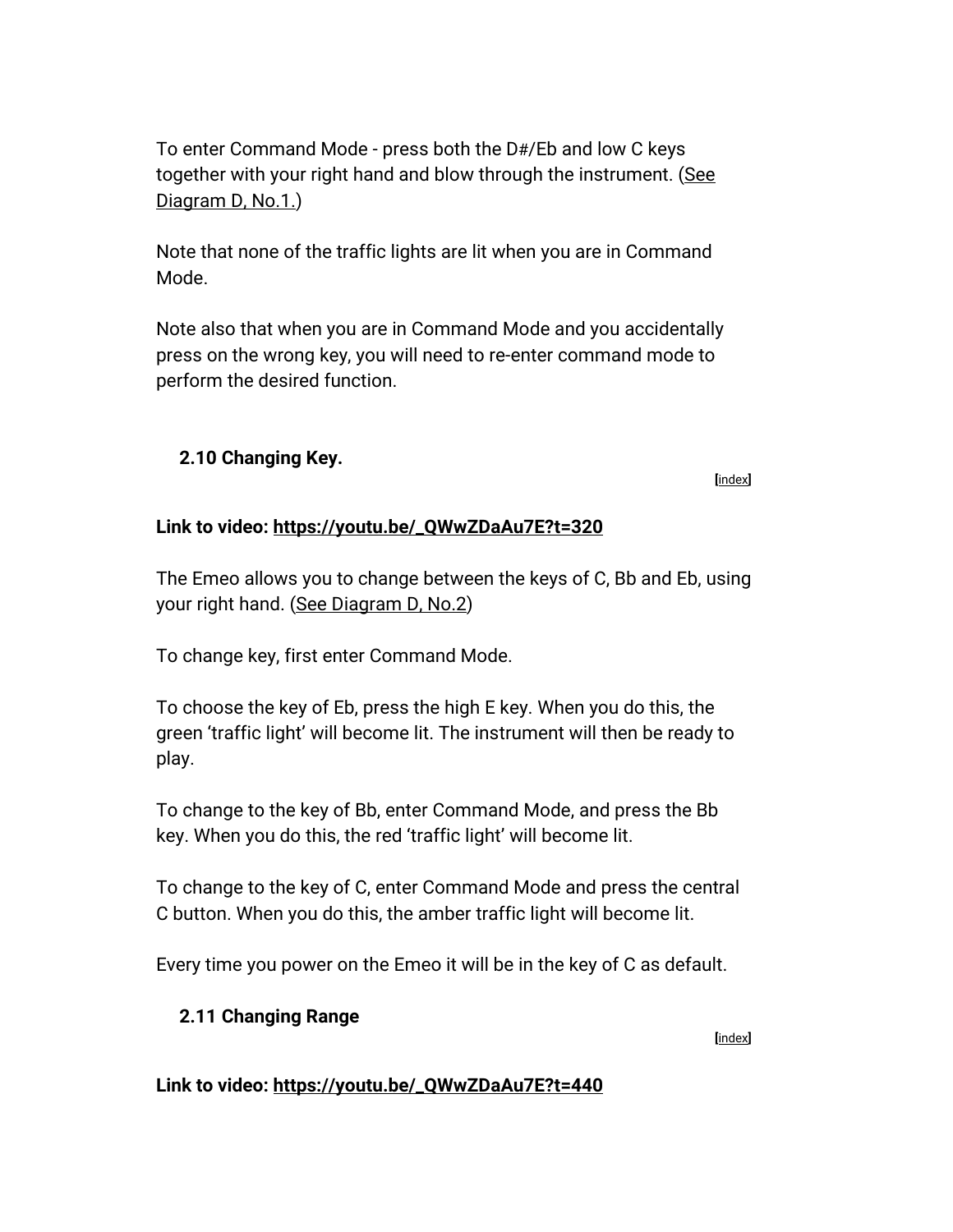The range of the Emeo is similar to a conventional saxophone, except that you can also play low A on the Emeo, as with a baritone saxophone.

The Emeo also allows you to raise or lower the entire range by one octave. To do so, fist enter Command Mode.

Press **and hold** the Octave Key with your left thumb and while doing so choose your desired range. [\(See Diagram E, No.1.\)](#page-9-0)

To shift the entire range one octave up, press the E key. (See Diagram D, [No.2\)](#page-8-0)

To shift the entire range down by one octave, press the Bb key. (See [Diagram D, No.2\)](#page-8-0)

To move the range back to default range, enter Command Mode once again, press and hold the octave key, while pressing the C key. (See [Diagram D, No.2\)](#page-8-0)

<span id="page-15-0"></span>Every time you power on the Emeo it will be in normal range as default.

#### **2.12 Changing the Resistance of the Wind Controller**

**[**[index](#page-1-0)**]**

#### **Link to video: [https://youtu.be/\\_QWwZDaAu7E?t=523](https://youtu.be/_QWwZDaAu7E?t=523)**

The Emeo has three possible settings: soft, medium and hard.

You can make your choice, depending upon how sensitive you wish the Emeo to be to how hard you are blowing.

To change the resistance, enter Command Mode. With your left hand press one button of either D: soft Eb/D# medium F: hard.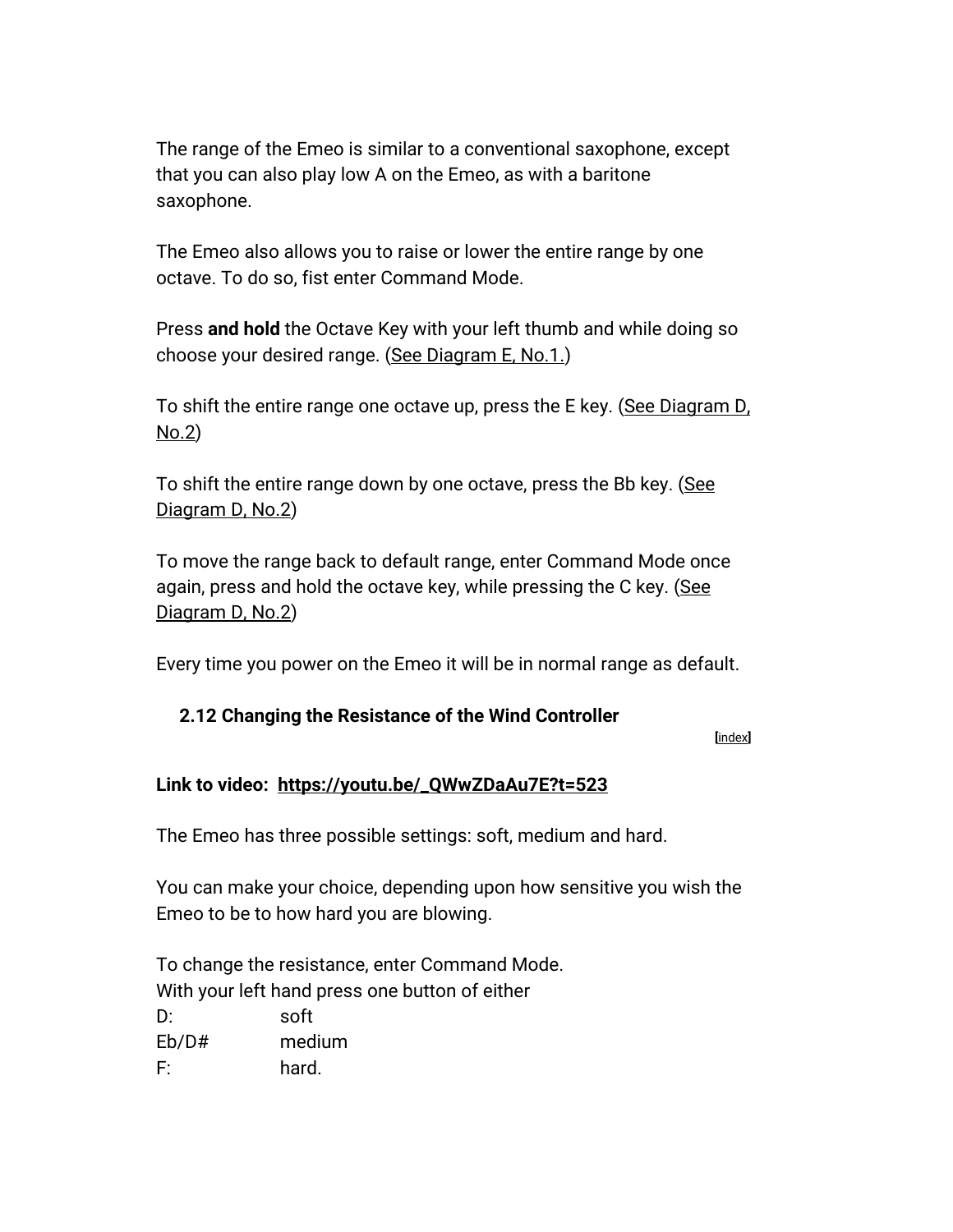#### [\(See Diagram D, No.3\)](#page-8-0)

Every time you turn on the Emeo it will be in the soft setting as default.

#### <span id="page-16-0"></span>**2.13 Playing without blowing.**

**[**[index](#page-1-0)**]**

#### **Link to video: [https://youtu.be/\\_QWwZDaAu7E?t=574](https://youtu.be/_QWwZDaAu7E?t=574)**

There are two ways to play the Emeo without blowing. The first allows you to add dynamics and tongue control, if you do choose to blow.

The second option will make the Emeo play on full volume and there will be no option to add dynamic control and tongue control.

To play without blowing, but still have the option to add dynamic control and tongue control: enter Command Mode, then **suck** on the emeo and while doing so, choose which key you wish the emeo to play in -either C, Bb or Eb. [\(See Diagram D No.2.\)](#page-8-0) The instrument will then play without blowing, but will accept dynamic control and tongue control when you do choose to blow.

To play without blowing, without the option of adding dynamic control and tongue control: enter Command Mode, **blow** into the Emeo and choose which key you want to play in either C,Bb or Eb.[\(See Diagram D](#page-8-0)  [No.2.\)](#page-8-0)

To exit this mode, enter Command Mode (even without blowing) and perform any function.

#### <span id="page-16-1"></span>**2.14 Switching MIDI channels**

**[**[index](#page-1-0)**]**

#### **Link to video: [https://youtu.be/\\_QWwZDaAu7E?t=678](https://youtu.be/_QWwZDaAu7E?t=678)**

You can choose between 6 MIDI channels. To switch MIDI channels, enter Command Mode, and then press one of the following buttons: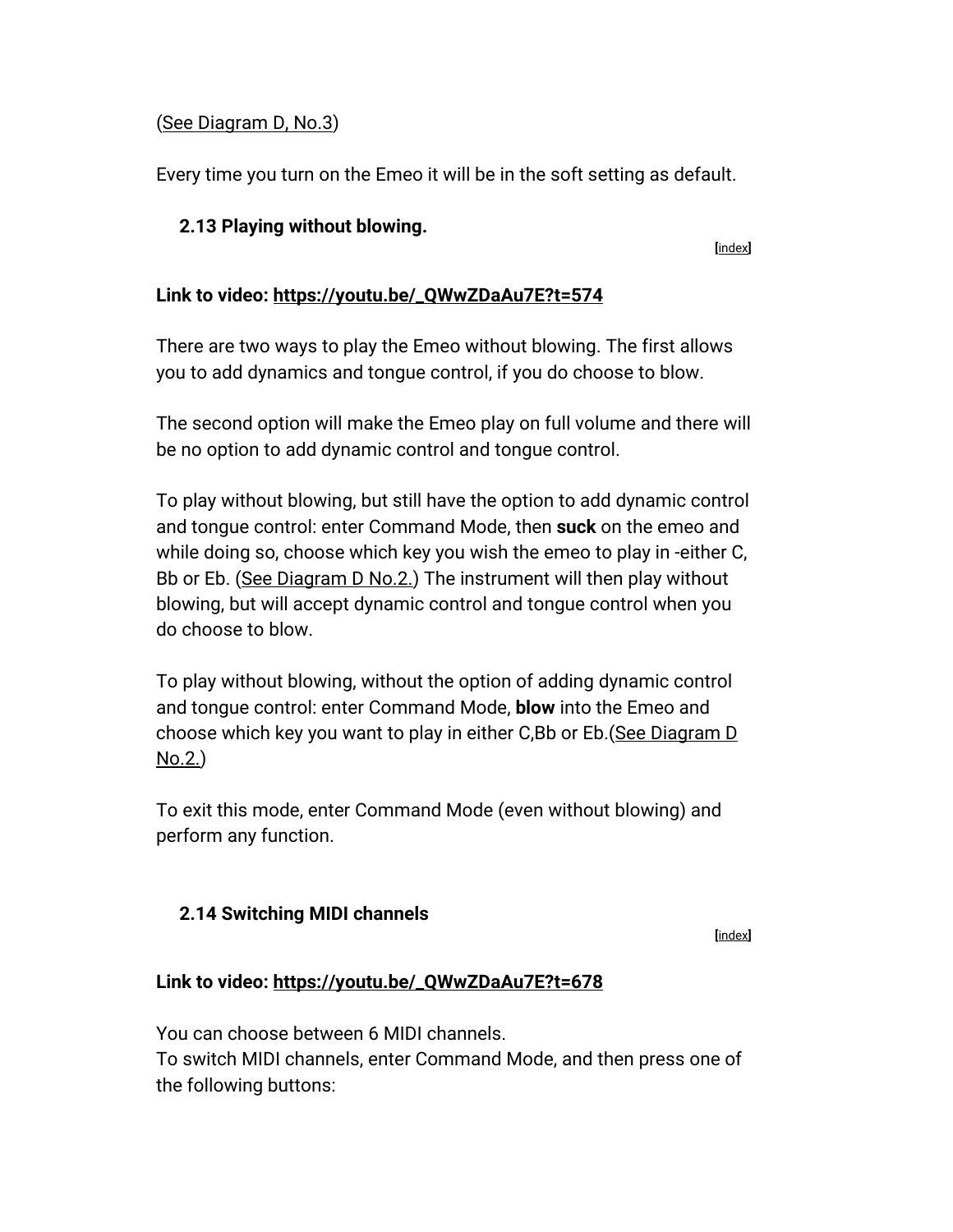B for Channel no.1 C for Channel no. 2 G for Channel no. 3 F for Channel no. 4 E/F# for Channel no. 5 D for Channel no.6

Note: press only one button - do not press all the buttons as you would when you are playing the saxophone. [\(See Diagram D, No. 4.\)](#page-8-0)

#### <span id="page-17-0"></span>**2.15 Switching off the Emeo**

**[**[index](#page-1-0)**]**

#### **Link to video: [https://youtu.be/\\_QWwZDaAu7E?t=718](https://youtu.be/_QWwZDaAu7E?t=718)**

Enter Command Mode, and then press the additional F# button. [\(See Diagram D, No.5.\)](#page-8-0)

When you do this, you will notice that the light on the Main Button goes off. [\(See Diagram A, No.1.\)](#page-5-0) We made the Emeo this way to avoid accidentally turning it off during play.

Alternatively, after 20 minutes without playing the Emeo, the unit will power itself off.

#### <span id="page-17-1"></span>**2.16 Battery indication.**

#### **[**[index](#page-1-0)**]**

When you power on the Emeo,, the Traffic Lights show for three seconds revealing the status of the battery.

3 lights show the battery is full (red, amber and green) 2 lights show the battery is half full (red and amber) 1 light shows the battery is low (red) For location of Traffic Lights see [Diagram A, No.4.](#page-5-0)

While playing, you can also check the status of the battery by looking at the colour of the Power Button. For location of Power Button see [Diagram A, No.1.](#page-5-0)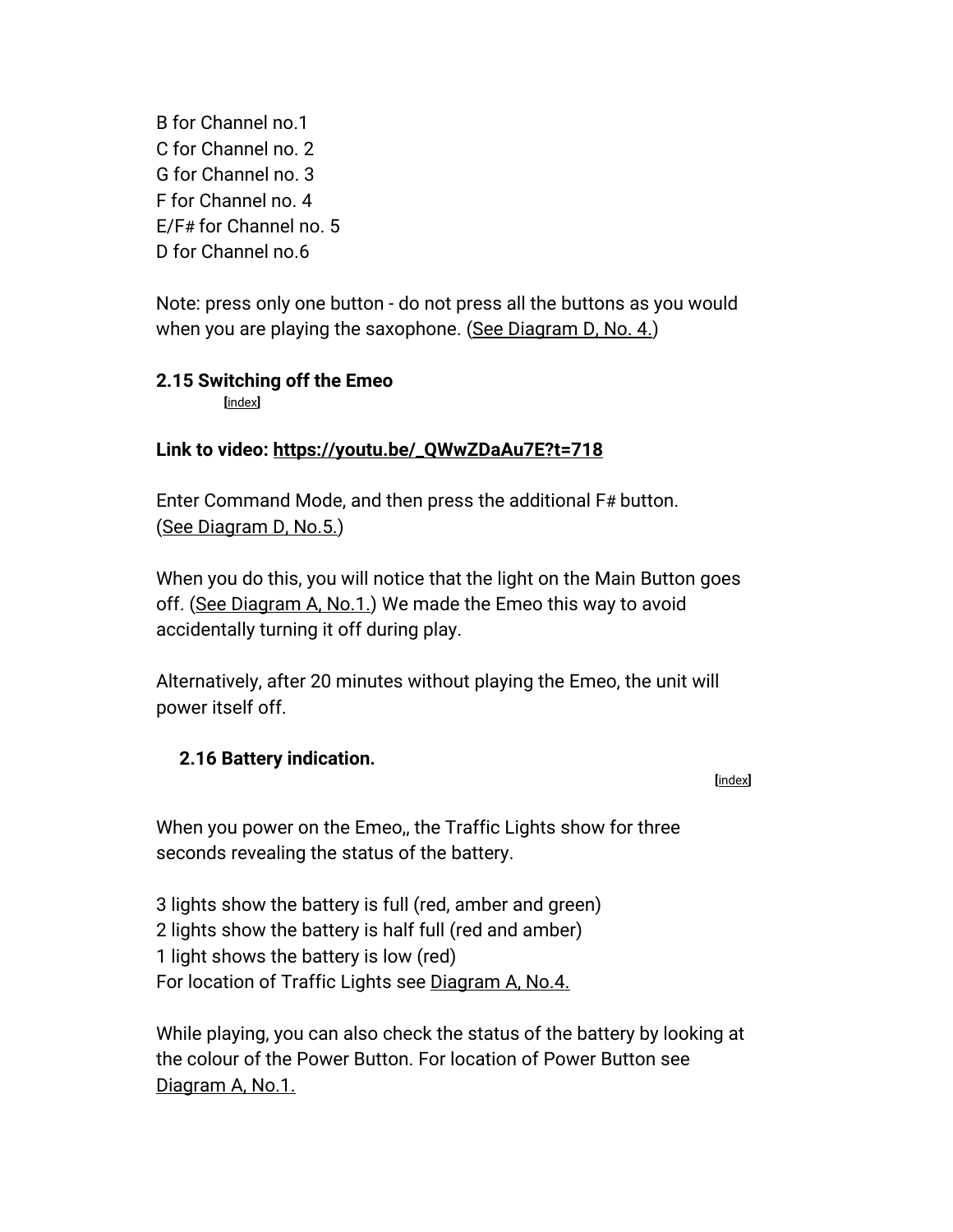When the battery is fully charged you will have approximately six hours playing time (via Bluetooth) and the Power Button will be green.

When the Power Button begins to slowly flash red, you have one hour battery left.

When charging the Emeo - the Main Button will be red. When the Emeo is fully charged it will slowly flash green.

It takes approximately three hours to charge the Emeo from empty until full, depending what type of power supply you are using.

Note that when you play via data cable your Emeo will also charge from your host device. In this case the Emeo will take longer to charge, than if it is connected to a charging unit.

#### <span id="page-18-0"></span>**2.17 Reset the Wind controller sensor.**

**[**[index](#page-1-0)**]**

The Wind Control sensor inside the Emeo is sensitive to changes in surrounding air pressure.

If while playing, you notice a change in the responsiveness of the Emeo when blowing, it might be due to a change in air pressure. If this is the case, enter Command Mode and perform any function to reset the wind control sensor. [\(See Diagram D, No.1.\)](#page-8-0)

#### <span id="page-18-1"></span>**Using Respiro Sounds**

#### <span id="page-18-2"></span>**3.1 - About Respiro sounds**

**[**[index](#page-1-0)**]**

We have teamed up with Imoxplus, the creators of Respiro. Resiro is a sound generator designed to respond optimally to the Emeo. It offers a sophisticated, sonic palette of uniquely adjustable timbres, which give an organic and responsive feel.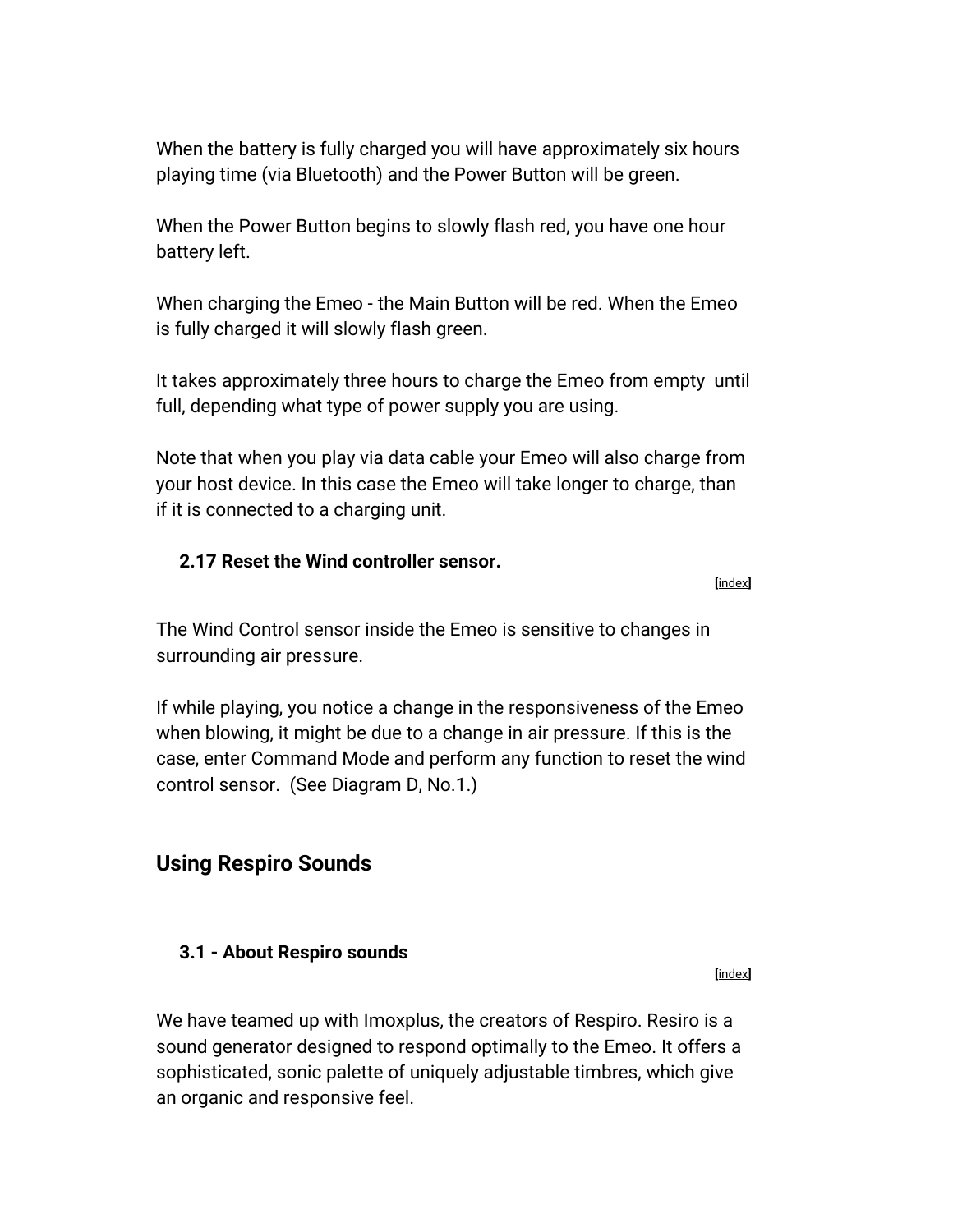Note that we did not put a *saxophone* sound in the collection - we did this on purpose, to emphasise that we are not trying to make the Emeo sound like a conventional saxophone.

Please also note, you are allowed to install Respiro on all your computers as long as you are the single person using these computers. Imoxplus will keep track of the amount of installed Respiro licenses. The Emeo Respiro license is not transferable and cannot be resold. Respiro is not yet available on iPad.

It is recommended to subscribe to the Imoxplus newsletter to stay informed about new Respiro updates. As an Emeo customer, you are entitled to a 24% discount to cross-upgrade to the full version of Respiro. Contact [sales@imoxplus.com](mailto:sales@imoxplus.com) to obtain your discount coupon. This coupon is not transferable. Contact support@imoxplus.com for help on how to use Respiro features.

#### <span id="page-19-0"></span>**3.2 How to Install and use Respiro**

For full instructions about the installation and use of Respiro, please check:

<https://www.imoxplus.com/site/images/headers/RespiroManual01.pdf>

## <span id="page-19-1"></span>**Troubleshooting**

If your Emeo is not operating as it should, turn it off, wait five seconds, and turn it back on. If this does not fix the problem, perform a hard reset.

#### <span id="page-19-2"></span>**4.1 Performing a hard reset**

**Link to video: [https://youtu.be/\\_QWwZDaAu7E?t=752](https://youtu.be/_QWwZDaAu7E?t=752)**

**[**[index](#page-1-0)**]**

**[**[index](#page-1-0)**]**

**[**[index](#page-1-0)**]**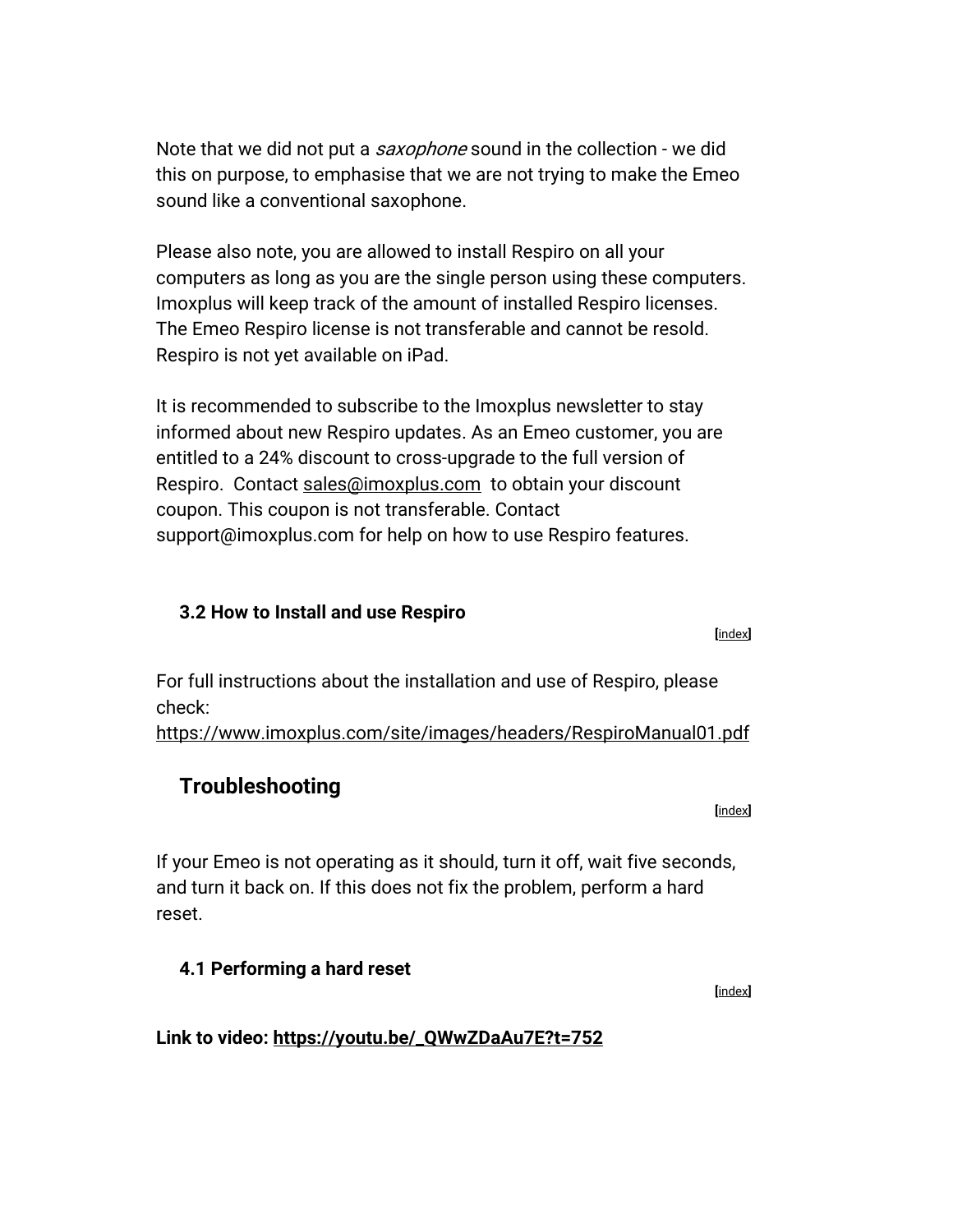Use the screw driver provided to give a short press of the reset button. [\(See Diagram A, no. 5\)](#page-5-0)

Note that if you accidentally press the reset button twice, you will put the Emeo into Boot Mode, which is used in maintenance. (If the Emeo is in Boot Mode, the amber light on the traffic lights will flash.) To exit Boot Mode, give the reset button one more short press.

#### <span id="page-20-0"></span>**4.2 Solving other issues**

#### **My Emeo won't turn on**

If your Emeo won't turn on, first check if it is correctly plugged in or charged. See [2.16](#page-17-1) for details about battery indication.

#### **My Emeo isn't responding normally.**

Enter Command Mode by pressing both the D#/Eb and low C keys together with your right hand and blow through the instrument, then perform any function. [\(See Diagram D, No.1.\)](#page-8-0)

If your problem persists, perform a hard reset.

If after performing a hard reset, your Emeo is still not performing as it is meant to, please write to us at [support@emeomusic.com.](mailto:support@emeomusic.com)

## <span id="page-20-1"></span>**Caring for your Emeo**

#### <span id="page-20-2"></span>**5.1 How to look after your Emeo**

**[**[index](#page-1-0)**]**

Looking after your Emeo is similar to looking after a conventional saxophone. Obviously, do not throw it or drop it, do not leave it lying in the sun nor expose it to cold temperatures for long periods. Also, keep it away from water and excess humidity.

The Emeo has a siphon which makes sure that moisture does not get inside the unit.